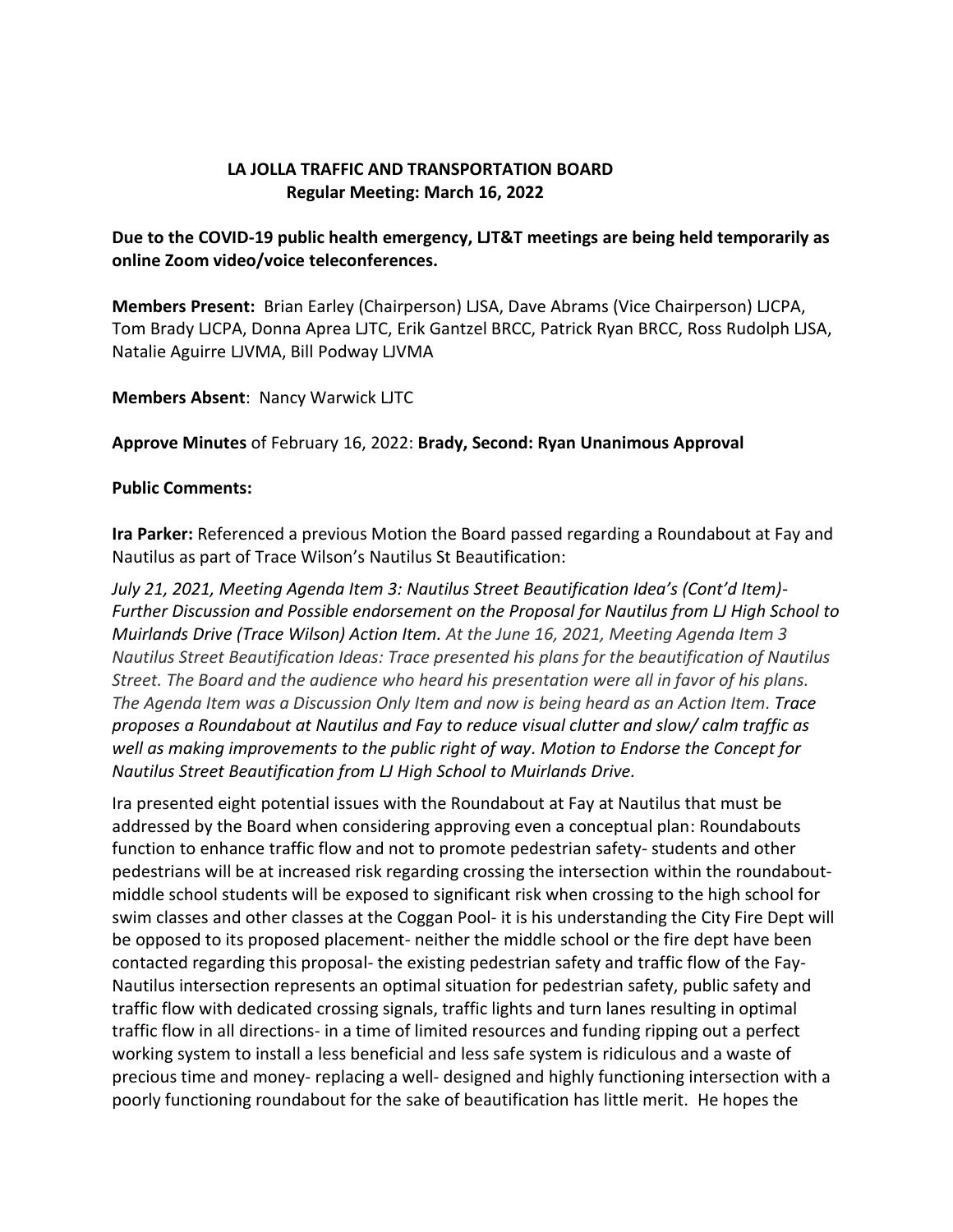Board takes these issues into consideration before giving full commitment and approval to any future proposals for it.

**Sally Miller-** lives off Nautilus and agrees with Ira. She remembers the Board voting to approve the concept because she spoke against it at that Meeting. It will be a big safety issue right at the School. She personally dislikes them and she avoids Bird Rock because of them.

**Mike McCormick -**what is this Boards participation in San Diego's Vision Zero- zero traffic deaths by a certain year because we have had a couple of them in the last few months. He has publicly commented at this Board about the problematic intersection of La Jolla Farms Rd at La Jolla Shores Drive and he has not heard anything about that, he brought up UCSD and the problem with Bicyclists going through from Torrey Pines and he has not seen anything about this issue from this organization, he has brought up pedestrian traffic problems that he feels should be addressed on La Jolla Shores Dr coming down from the tennis courts through to Scripps, he also brought up the new California State Law AB 43 that allows us to account for pedestrians and bicyclists in regards to speed limits so we can get down to 15-25 mph in certain zones. He sent Brian a link to an article that the federal highway board is saying that they are going to start allocating funds based on how pedestrians and bicyclists are going to be accommodated on our streets. Our mentality on our streets is that cars are king. He does not see a lot of speeders in downtown La Jolla however he sees many speeders between La Jolla Shores Drive and the Beach. This Board will do well to consider using speed limits and better signage for how the streets are shared in addressing these problems. He just wants to make sure these issues are on the table because we are impacted by them.

*Brian responded that the City is looking at AB 43 and how they are going to implement that in a Reply to both him and Mike. He will follow up with Mike on some of his bullet points because there are a few things he brought up that we can bring to the attention of the community.*

**Veronica Shaw-** piggybacking on the speeding issues. She has been working with Brian on a speed survey done on Cardeno. There are speed limits and stop signs that are ignored. Her son informed her that speed limits are merely suggestions and as far as stop signs go- no cop no stop. There is a 4-way stop at Cardeno and La Jolla Alta that no one stops for so she believes her son is right; not even bicyclists stop at them. She feels like she is spinning wheels because of all the bureaucracy that is going on. She asked Brian what should she do now, where does she go from here. Her brother was in a car accident that was written up in the La Jolla Light and she is trying to slow down the speeds on Cardeno, unfortunately, Cardeno is considered a feeder street and traffic calming measures are restricted on feeder streets. Enforcement would be key to the speeding issues on Cardeno but there are few Police Officers to enforce it. Brian asked her to stay in contact with him.

**Suzanne Baracchini-** did Trace give his presentation yet. She lives on Nautilus and there are tremendous speeding problems on Nautilus from La Jolla Blvd down to Neptune. Cars are parked back-to-back all the way down the street with cars driving 60-80 mph in between them.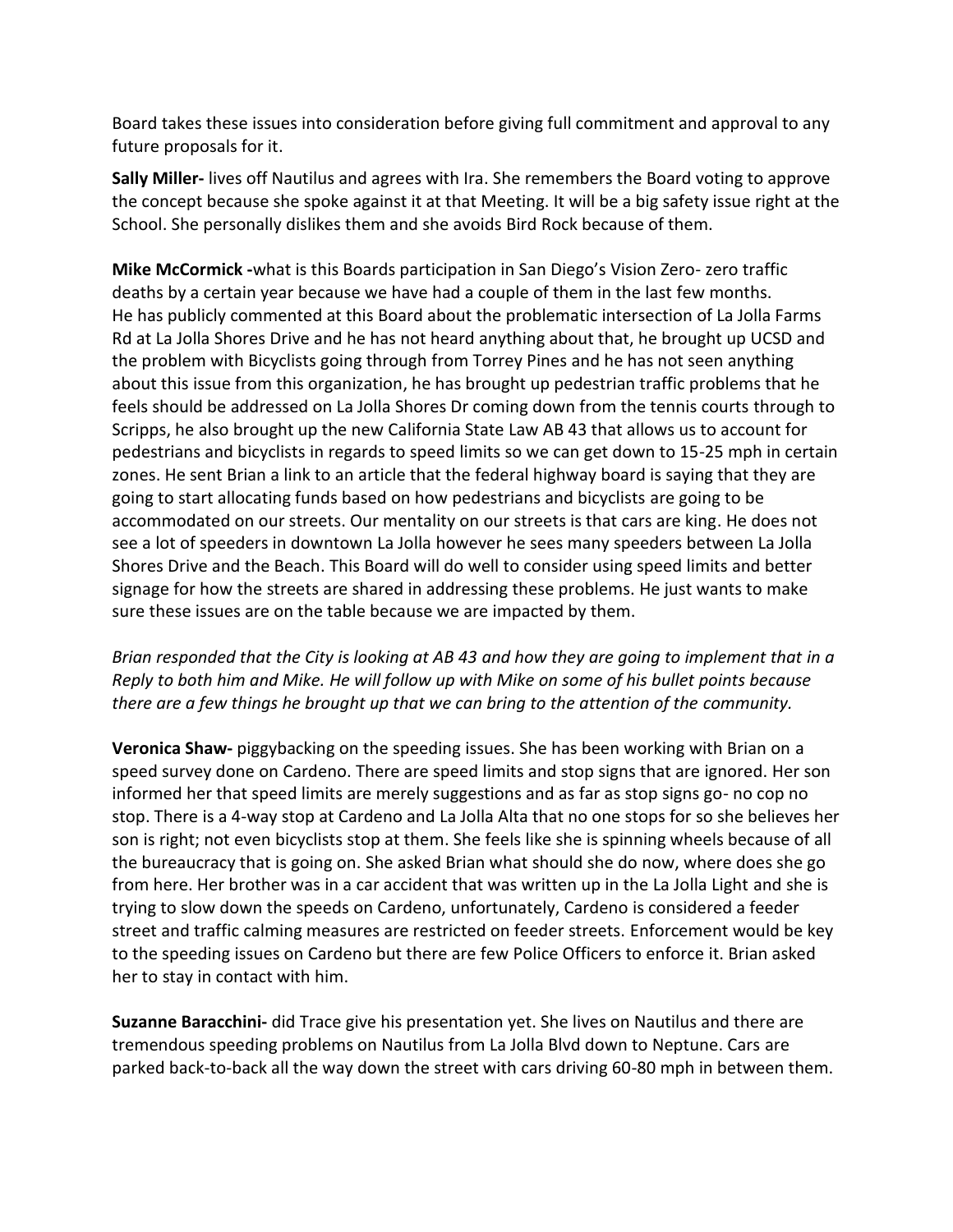One minivan crashed, ricocheted of a car, and slid down the street on its roof. She would like to hear any traffic calming measures Trace can give to that area.

**Catharine Douglass-** SDPD Northern has quite a few Officers out looking at traffic situations much more than we have had in the past. She advised Veronica to email our community relations officer Jessica Thrift. She put Officer Thrift's email address in the chat box for Veronica to contact her. Brian offered to contact Officer Thrift and ask her to come to a Meeting as a special guest in the next few months.

**Trace Wilson-** responding to Ira and Sally. The whole reason he floats conceptual plans right now is to gain critical insight from the community and that is what they are doing. Nothing is set in stone. They are trying to create an overall system for the whole of La Jolla from UCSD to Turquoise and the I5 to the ocean. Their comments are really important to him. He is in that intersection every day dropping off and picking up and he grew up on Aranda so he knows the issues.

**Chairperson Report:** Brian ceded his time to Bill Podway; our new Board member representing the La Jolla Village Merchants Assn. Bill has been living in La Jolla for twenty- four years. He is a Retired Retail Executive. He grew up in Miami and went to School in Philadelphia so he is very familiar with the I5 I 95 corridor and the I10 interstate system from living five years in Chicago. He has a good background in the traffic and transportation system. His goal on this committee is to make La Jolla a safer place with better access for residents, tourists, and everyone else coming into the community. He started volunteering for the Merchants Assn after he retired. He currently serves as Treasurer for the Coastal Access and Parking Board with Dave; he represents the Merchants on the PDO committee and he represents them on the Marketing committee. He is in the community every day walking up and down village streets and he is concerned about its safety. As we head into Spring Break and the Summer months more and more people will be coming into the community so it is a cause for concern. He welcomes being on the Board to take part in it.

**Agenda Item 1. Draft Streetscape Enhancement Plan** – Prepared by the Ad Hoc LJCPA Village Visioning Committee, the plan assesses how to improve the traffic flow, parking availability, sidewalk comfort, street tree coordination and overall aesthetics of the public right of way in La Jolla. (Trace Wilson, Materia) - **Discussion Item**

**Trace** is representing the LJCPA ad-hoc Village Visioning Committee. Trace made it clear he is presenting this plan just to obtain community census; nothing is set in stone. The idea is to really take all of La Jolla as a master plan and bring all these incremental ideas for traffic and transportation and beautification and bring it into essentially one document that we can plan into the future: Cliffridge Fields Master Plan, Entry Signage Monumentation at L.J. Parkway and Bird Rock, Village Streetscape Enhancement, Cultural District Enhancement Plan, La Jolla Rec Ctr Renovation & Site Plan, La Jolla Tennis Club Masterplan & Clubhouse, Vacation of Cuvier Street, Corridors Enhancement - Torrey Pines, Pearl Street, La Jolla Blvd and Nautilus Street, The Windansea Node, Bike Path Renovation, Skate Park location, Mira Monte Raised Median,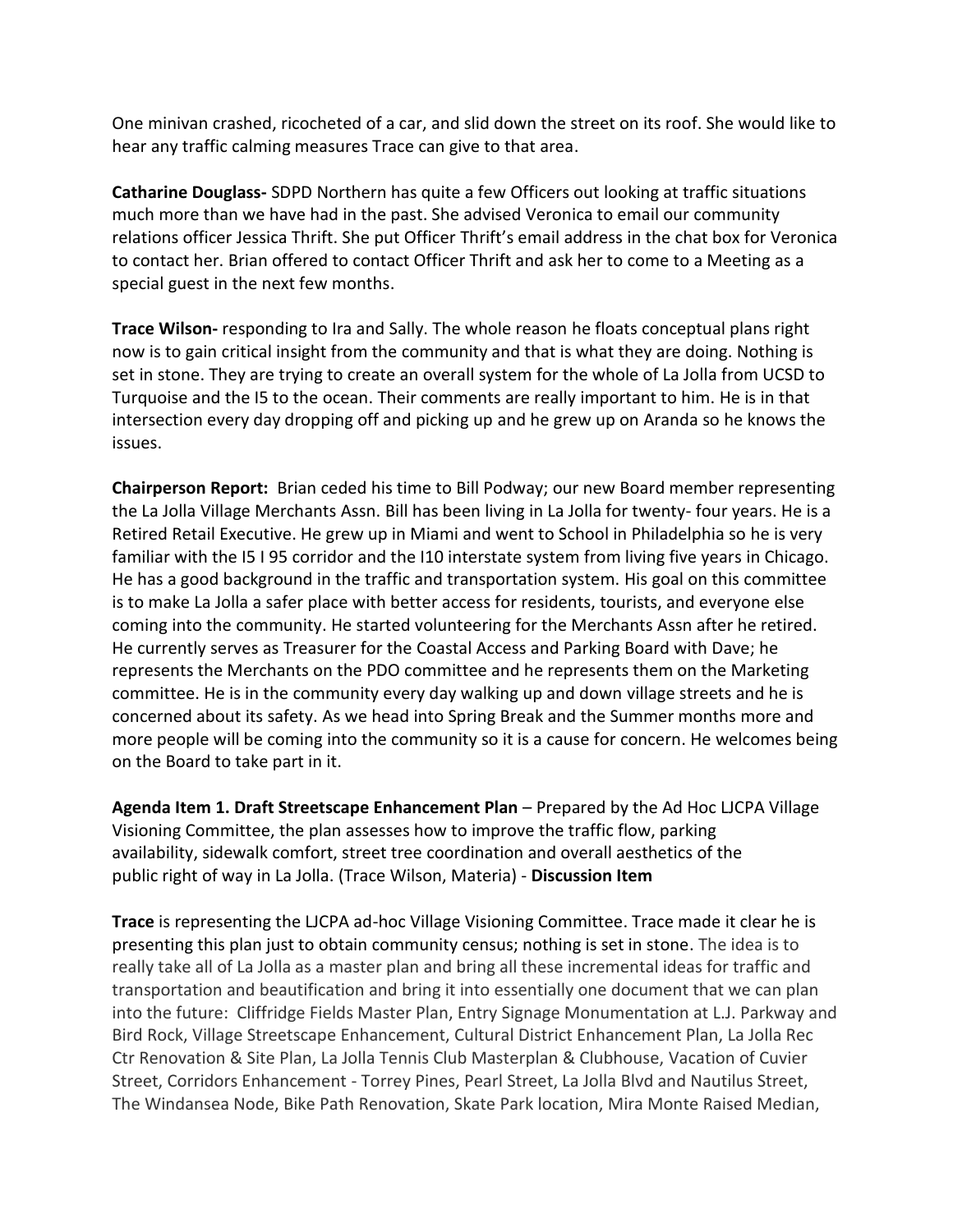Bird Rock Raised Median, Turquoise Raised Median, Soledad via Capri connection. This master plan they are creating will be a long- term vision plan spanning fifty years from now The master plan includes smart and non-trendy streetscape improvements throughout La Jolla involving medians, crosswalks, bulb-outs, midblock crossings, traffic-calming devices and if we can- diagonal parking. We could increase parking by almost 30% if we switched to all diagonal parking where we can.

There are fourteen streets that surround the village and the visioning committee is looking at each one to give each street an attitude, identity, and street scape plan: Prospect, Ivanhoe, Herschel, Girard, Wall, Fay, Eads, Draper, Silverado, Kline, Pearl, Nautilus, LJ Blvd, Torrey Pines Rd. Their notion is that La Jolla is quite underdeveloped, we have a lot of vacant parking lots and as we look into the macro future of shared transportation, multimodal opportunities and ideas, the need for a better mix of housing to keep people living, working, and driving in and to the village become important.

They digitally modeled the entire Village and used various streetscape trees to create an identity for each street. The plan would give streets in the Village their own trees, identity and character which will help in finding one's way around like a wayfinding device so people would see a Tree and know what street they were on.

Visioning Committee Approach: Goals, History, Precedent & Inspiration- Santa Barbara, Carmel, San Clemente, Solana Beach, Encinitas, Little Italy, Village Analysis and Research, Master Plan, Street Sections, Heights & Density, Catalytic Projects- Urban linkages, Wall Street Plaza, Arcade Crossing, Rec Ctr, Urban Parks, Windansea, Wayfinding, Urban Furniture-Planters, Benches, Hanging Baskets, Trash Cans, Lighting, Street Banners, Seasonal Décor, Public Art & Murals, Movement & Traffic -Bike Lanes & Travel, Funding Sources.

Diane and members of the Visioning Committee are looking at various funding sources- city projects list working into the ten- year capital plan, federal infrastructure bills, state and federal grants, climate change grants, urban canopy funds, MAD new or existing, private donations, Enhance La Jolla, La Jolla Community Foundation.

**Natalie** – was looking at the plans for Girard and commented on the proposed trees for the street. The taller trees she saw in the plans would not be a problem but the smaller trees seem to be covering store frontage and that would be a problem for her. When drivers are driving down Girard they are looking for Stores and they need to be able to see the signage. The smaller trees blocking the store frontage would be a No for her. Trace agreed that they need to look at specific views; no one wants to block views so they need to think about height and the nature of the street for any kind of tree that they plan.

**Catharine Douglass**- is closing off Wall Street and making it all pedestrian still an idea. Trace responded it is just an idea he is floating out to the public. He reiterated everything is conceptual, nothing is going to happen today. Catharine noted that Wall St is a major cross over street and closing down even a small section of it would push traffic onto Prospect and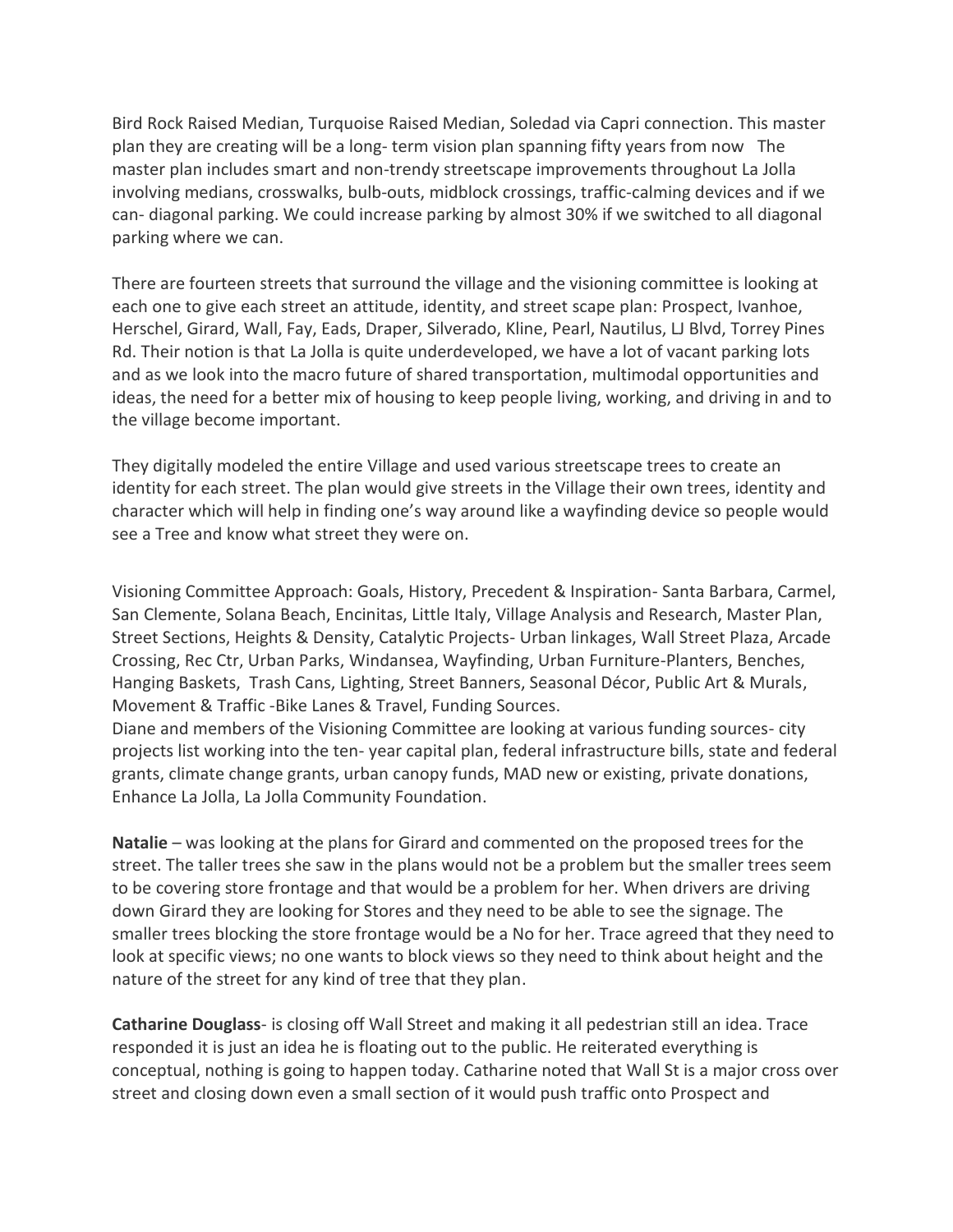Silverado which cannot handle more traffic. Trace agrees you have to be very careful closing down an urban grid because it can lead to problems elsewhere.

**Ira Parker-** on Pearl Street is there going to be one lane of traffic in each direction heading toward La Jolla Blvd. Trace responded the left turns on Pearl Street are extremely difficult and parallel parking is very dangerous. It is a struggle figuring out how to keep parking in front of the businesses and keep the traffic flowing but remove the need for left turn lanes. His idea would be to make Pearl one lane with parking with a collector median and roundabouts on the side streets. Ira is concerned that Pearl Street is a very busy street even with two lanes and making it one lane would push traffic into residential streets. Trace agrees they need to look at that from a traffic engineering standpoint.

**Trace-** pointed out that at 8:15am streets are already jammed at the school clusters: La Jolla High, Muirlands, Gillespie, LJES and Bishops. Windnsea is jammed at Nautilus and backed up to Palomar and Fay is jammed at Genter and Nautilus and most everyone is already taking side streets to avoid the jams. Ira stressed that residential neighborhoods need to be protected.

**Brian**-what is the next step for La Jolla. Where is the visioning committee going from here. Trace responded this is all ad-hoc pro bono work. When they have an idea they put it out to the community and then it goes into the master plan. They have met with Council Member LaCava's Office and Toni Atkins Office, Scott Peters, and others to enlist their help in championing this effort but they need a master plan first. There is private funding available but this is public infrastructure that should have public funding. Before the city goes to just repaving, we need to reallocate the right of ways the way we want them so they work properly deep into the future.

**Jacob Mandel-** it does not seem like this plan complies with the city's long- term goals of reducing vehicle miles traveled. The 30% increase in parking spaces generated from the plan would increase traffic in the village and it seems like there is not a whole lot of bike and bus infrastructure presented as part of the master plan. He asked Trace to address some of those concerns and how will they encourage cycling and transportation ridership in the Village. Trace responded he is assuming the bike lanes remain but are improved, the bus lines would remain the same and hopefully be improved. He considers this an important overlay but they want to understand where they are going with multimodal transportation first. He does not believe his small children will be driving cars when they are older, they may be on electric bikes. He would love to bring the kids back into a safe walking environment; the environment he grew up with in La Jolla. That is on the top of their mindset; but right now they are dealing with the nuts and bolts of physical structures. Trace reassured that they will be looking at that at some point in the future.

**Sally Miller-** has lived in town for over fifty- five years and she and her husband are no longer able to walk. She asked Trace to please make sure the village will be accessible to the handicapped. It is very important that the handicapped be able to access the town easily with parking and access to the downtown.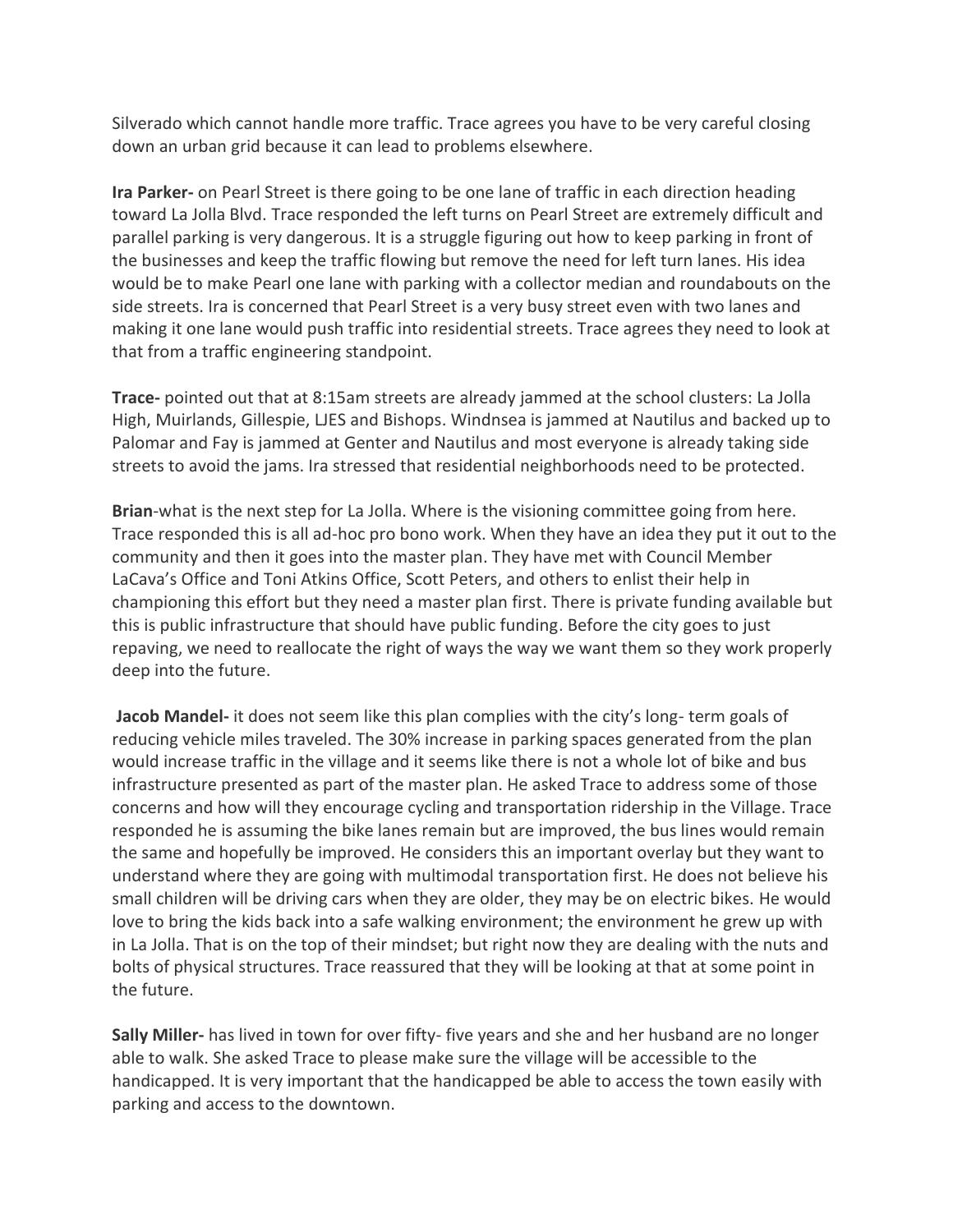**Diane Kane- President of La Jolla Community Planning Assn** wants to build on Brians question of what the next step is. They have an incredible committee of very skilled volunteers who have been meeting weekly for the past 18 months to develop this plan. They have been taking pieces of it and putting it out for community reaction. They have now put it all together but this is not the final plan. This is like a draft plan. She wants to assure everyone that as they get into the nitty gritty such as adding bicycle facilities, adding mini mobility features, adding ADA access, they will definitely be coming back to the community. They are planning to host a community wide charrette in a few months; maybe down the Rec Ctr when it opens up again. They will take everyone's comments and add them in. They are going to continue to refine it; this is a 20–30 year plan, nothing is going to happen tomorrow but we have to be united on this and we have to push for it because if we do not, we are not going to get anything. Nothing has happened in this town for decades because we have had people shooting down good ideas. The community needs to tell them what they want, it will be included in the plans, and then unite behind them to push for this to happen. We deserve our fair share of funding.

**Agenda Item 2. Traffic Calming and Repair of Via Capri** – Recent and long-standing deterioration of Via Capri has been a concern for many residents and motorist for is busy route to Hidden Valley Road, Torrey Pines Road, and La Jolla Parkway. Measures to improve and scheduled work by SDGE to be discussed. (Sven Zabka) - **Discussion Item**

**Sven Zabka**- his objective is to create a thoroughfare that is safe for everyone that travels it by limiting the speed of traffic to the speed for which Via Capri was designed to handle by civil engineers.

Sven noted speeding vehicles have made the road dangerous for motorists and pedestrians and added that the city paid \$1.32m to the daughters of a man who died in 2020 from injuries suffered when his motorcycle hit a pothole and crashed on Via Capri. The excessive speeds ranging from 35 to 60 mph makes the conditions on via Capri perilous; they are causing daily near misses, road rage, heavy tailgating, inability to safely pull out of driveways, mailboxes being taken out by cars, no refuge for pedestrians, and cars being launched into residents' yards. Adding traffic calming measures now as part of the La Jolla Underground Cable Project has the benefit of leveraging funds already available for use as part of the SDGE Project.

**Residents** of Via Capri have worked with a local civil engineer who designs roads and bridges for a prominent company in and around San Diego and California at large. They have arrived at the following recommendations to slow traffic**: Repave** via Capri entirely even the concrete sections; **Restripe** via Capri from 12.5' Lanes to 11' Lanes- the minimum width permitted and add buffered bike lanes which have the added benefit of increasing the shoulders to 9' for ease in backing out of driveways; **Add** low profile humps to slow traffic to 25 mph with pass throughs for fire engines; **Install** a traffic circle at the top of via Capril and another one at the intersection of Hidden Valley and via Capri; **Reduce** the maximum weight limit for trucks; **Repair** and add a Slow Down feature to the three existing traffic slowing signs.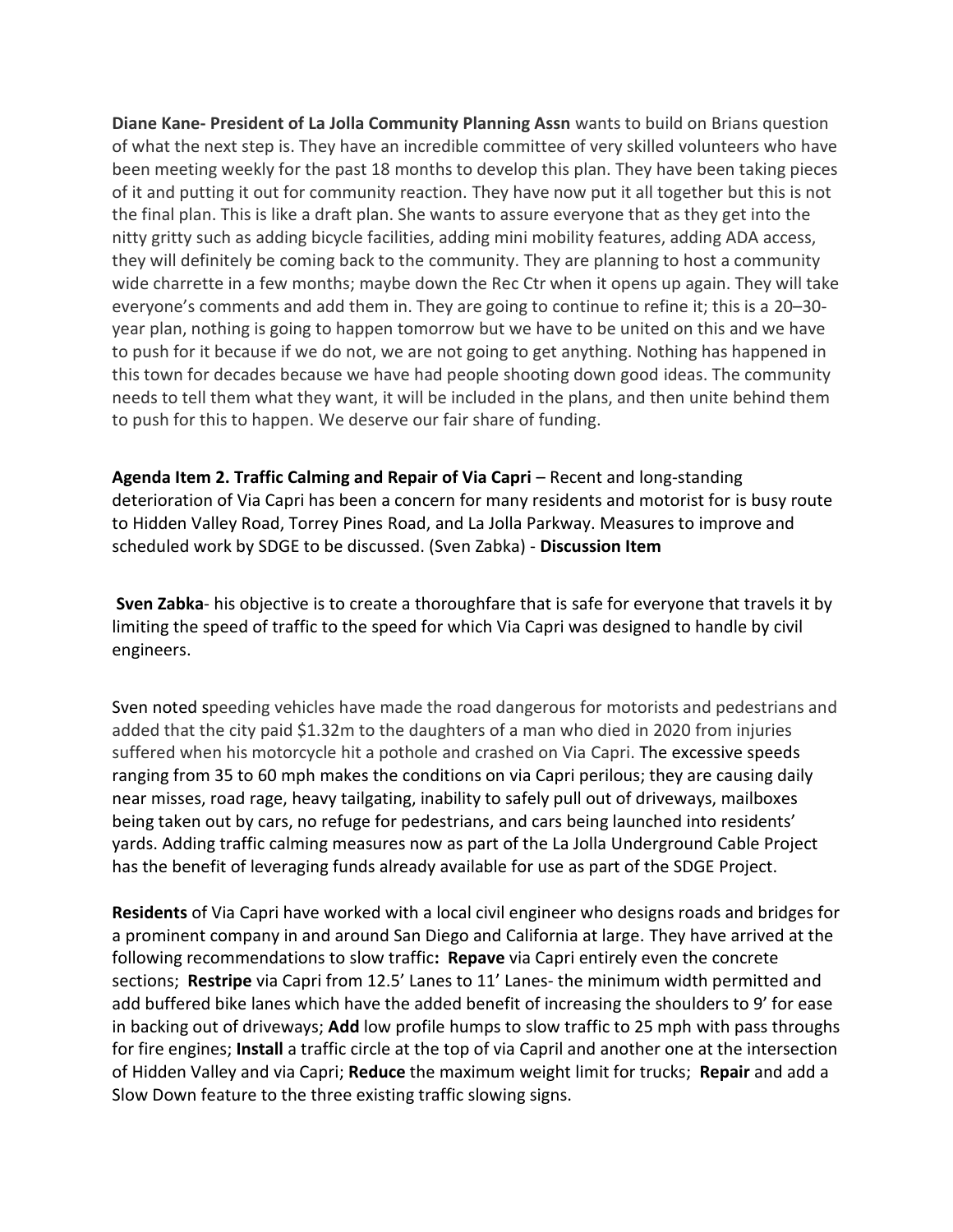**They estimate** the total incremental cost to the City for traffic calming measures to be \$177.5k-**Repaving** the black top of via Capril is already budgeted as part of the SDGE Project; **Repaving** the concrete of via Capri may also be budgeted as part of the SDGE Project; **Restriping** from 12.5' to 11' is an included cost as part of SDGE Project; **Striping** the buffered bike lanes would be an incremental cost of \$15k; **Adding** low profile humps is a cost of \$2.5k each (or 5 at a total cost of \$12.5k); **Installing** a traffic circle at the top of via Capri is already budgeted and listed on the CIP; **Installin**g a second traffic circle at the Hidden Valley Intersection will cost \$150k; **Reducing** the maximum weight limit for trucks is a nominal cost for signage; **Repairing** existing slowing traffic signs and adding the Slow Down feature is budgeted maintenance.

**The Civil Engineer** believes adding bike lanes without speed humps will do nothing to reduce speeds and would only increase danger to bikers, pedestrians, and residents exiting their driveways. These recommended traffic calming measures are the best option because they are fast and easy to implement. The incremental cost of \$177,500k is significantly lower than having to pay \$1.32 million dollars to settle a wrongful death claim.

**Trace Wilson**- have the Utilities actually agreed to repave via Capri, upper Scenic, and Nautilus curb to curb. Sven responded his understanding is yes. He saw the black top portions included in the CIP and the majority of via Capri is black top. He does not know about the other streets. Trace heard that they are only required to repave the trenching that they have done and in fact they just finished restriping the trenching. He asked Steve Hadley to clarify.

**Steve Hadley-** thanked Sven for bringing a whole list of options for via Capri. The Council Office will support whatever measures this Board decides. He has been working with SDGE because they were supposed to come out and start trenching two days ago. They are hoping to get the lower part of via Capri by Hidden Valley trenching work done before Memorial Day when the summer moratorium takes effect. He will ask SDGE what they are required to do and what they are going to do for the paving. It is not a capital improvements project; it comes from a street repaving list, there are many pages of streets on this list and via Capri is on it. Their concern is for the concrete portion of via Capri. They are working to ensure the concrete sections get completely redone and not just throwing down concrete where they dug the trench. Steve pointed out there will be traffic calming at least for the next two months. Sven does not want beautifully repaved black top if there are no traffic calming measures in place.

**Brian** received an email from Bernadette Butkiewicz, Public Affairs Manager for SDGE responding to Brians inquiry about SDGE restoration of via Capri. She stated that they are not required to perform restoration curb to curb but are required to restore the full width of the concrete panel which will address much of the concerns. She later emailed Brian and confirmed that Chris Vargus, Municipal Infrastructure Advisor Regional Public Affairs for San Diego Gas & Electric, will attend our April Meeting to talk about their role and community concerns on via Capri. In the interim Brian will work with Steve and Sven to determine how much the city can do from a traffic engineering standpoint regarding the bike lanes, speed humps, and also how much SDGE is going to take part in restoring via Capri.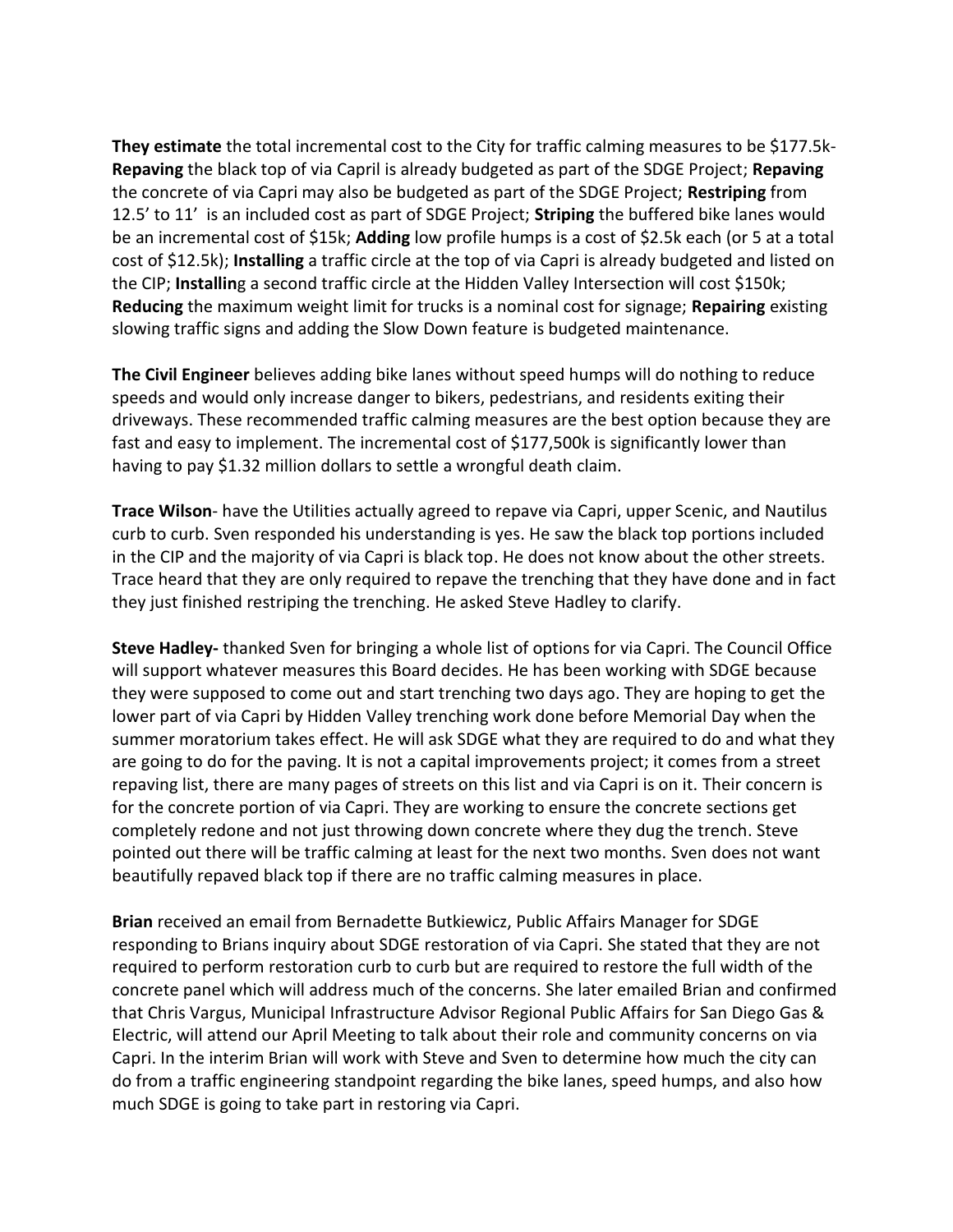**Sven**- it sounds like the blacktop is among the items on the city's' list and the concrete is on the list for SDGE. The additional paint for the bike lanes may be included as well. It comes down to the speed humps and the additional traffic circle at the intersection of Hidden Valley. It is a nominal cost compared to the cost of someone losing a life. He noted that speed humps are permitted to be installed; Via Capri is not a street where they are not permitted.

**Diane Kane-** a truck weight limit signs on via Capri would help Hillside and via Siena. She asked for eight No Trucks signs on Hillside but got one truck weight limit sign instead. If the truck weight limit was enforced on via Capri that will remove a lot of the signs she asked for Hillside and via Siena. It is a low-cost item that would help out Hillside as well.

**Massoud Karimi**- advised the Board that the last traffic study on via Capri was done 18 years ago and asked about the feasibility of having another traffic study done. It will require a petition from the community, without the collective petition the city will not be willing to spend any time or effort to do any major improvements on the corridor.

**Steve**- a traffic study measures volume and speed. It becomes the basis for the enforceable speed limit. It is not the posted speed limit but the speed of the eighty-five percentile that is what is enforceable. If the speed of the traffic is ten miles over the posted limit that becomes the enforceable speed.

Steve is going to be proactive and ask Traffic Engineering if LJT&T decides it wants to narrow the lane can they be prepared to work with SDGE. He is going to ask some questions in case we decide later on to narrow the lanes. IF SDGE is ready to restripe the lane and LJT&T has not yet voted to narrow it; it does not make sense to restripe if they can get to it ahead of time and narrow it at the same time. He will ask if this is possible.

**Natalie**- a lot of these problems is because that Bridge was not built. She consulted with a Bridge engineer from a major company who trained at UCSD. These Streets were never designed to handle this much traffic exiting La Jolla. It is one of two exits out of La Jolla so it would be a consideration to get that Bridge on the Books and she would support that. Also she reminded the Board of when the e-scooters first came out; vendors found a way to slow the speeds of the scooters in certain parts of the City and she is wondering if apple maps and google maps can utilize modern technology and turn drivers away from exiting La Jolla that way; not local residents needing to get on the 52, but maybe modern technology can be used as a form of traffic calming to keep other drivers from exiting that way.

**Ross-** Building that Bridge will be absolutely contraindicated if we are trying to slow down traffic on via Capri. We do not want to turn via Capri into a freeway unless someone is willing to cut through Mt Soledad the way it was originally intended which is clearly not going to happen. Asking for the Bridge when everyone is saying we need less traffic and slower traffic on via Capri does not make any sense at all.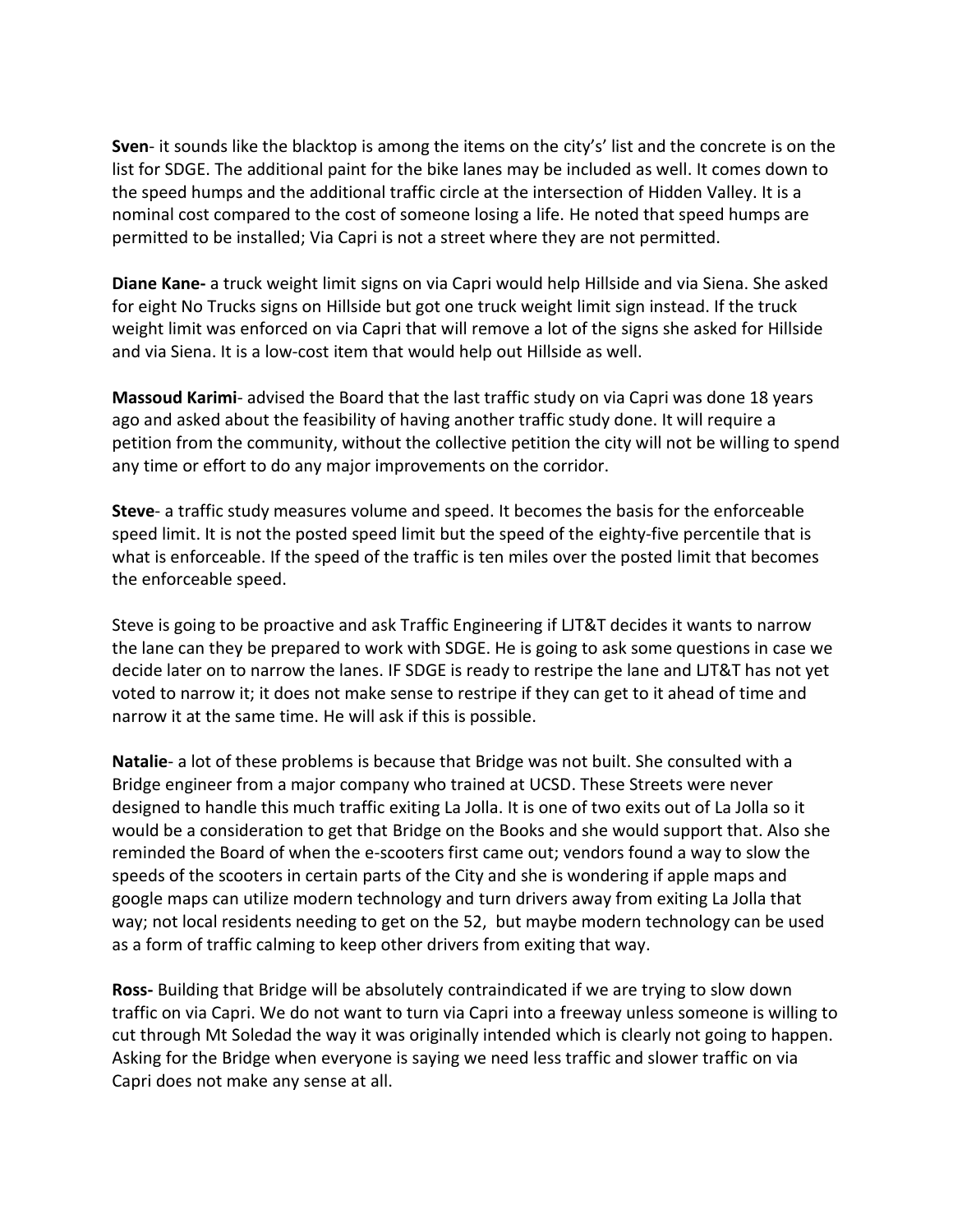**Sven-** he did look into the La Jolla Scenic South connection and it is not going to happen. It is part of the City's MSCP Planning area and it is untouchable. He resolved himself that he is not going to change the flow of traffic; he just wants to get it under control to where the speeds do not cause a risk to people using it; including his kids.

## **Agenda Item 3**. **La Jolla Christmas Parade and Holiday Festival** – Temporary Street Closures and No Parking areas related to the 65th annual event on Sunday Dec 4, 2022. (Rick Dagon, Ann Kerr) - **Action Item**

The Theme this year is Grand Ole Christmas and celebrates the history of La Jolla and its longstanding businesses and institutions such as Warwick's bookstore and the Athenaeum Music & Arts Library.

**Ann i**ntroduced Rick Dagon and Cindy Kodema, Parade Volunteers. Ann mentioned that Rick will be leading the Parade into the next generation as she has had it for 25 years. Cindy is also in the Meeting and she is working on the permit process. For Cindy she is working on the other side of the permit process as she was formerly a Projects Manager for the City of San Diego Special Events and now she is a Parade Volunteer working on the permit process. Ann noted that nothing about the Parade has changed from the previous year. She showed the Board an email received from Brian asking her to address three questions: any issues last year coordinating with the public, city, or businesses: anything new this year that may address those issues, how can the community assist with making it a better event. Ann told the Board about an incident with the police dept who are hired by the Parade to maintain safety. Normally Motorcycle Officers set up on Kline at Silverado and Girard where the parade staging area is located but last year they got their signals mixed up. Ann had set up a canopy festival of lights exhibit for the Holiday Festival on Wall Street which the Officers took down and replaced them with a recruitment canopy resulting in a lot more congestion in that area. That was a first-time snag for them. Brian had asked how the community could assist and Ann responded with donations. The Parade is completely funded by donations and every dollar counts. It has been going on now for 65 years completely funded and managed by the community.

**Rick Dagon**-tow times are 9:30 and 11:30. The actual parade time is 1:30 to 3:00 but they need some streets to be cleared earlier for parade set up with the equestrian horses, floats, and bands lining up on Kline and funneling on to Girard. Ann strives for zero tows and one year they did have no tows but there is usually one or two cars that need to be towed. The Boy Scouts go around the night before and tape Read the Sign Flyers to the poles. The city puts out No Parking Signs down on the ground which can be missed by the driver but when they get out of their cars they can see Read the Sign Flyers. They have great gratitude for Troops 506 and 4 for doing that for them.

**Rick** went over the parade timeline. At 8:00 they close the parking lots for parade use. At 10:30 they close Herschel Ave from Torrey Pines to Silverado for parade assembly. At 11:30 the Holiday Festival opens. At 11:30 vehicles are towed along Prospect on the parade route and lots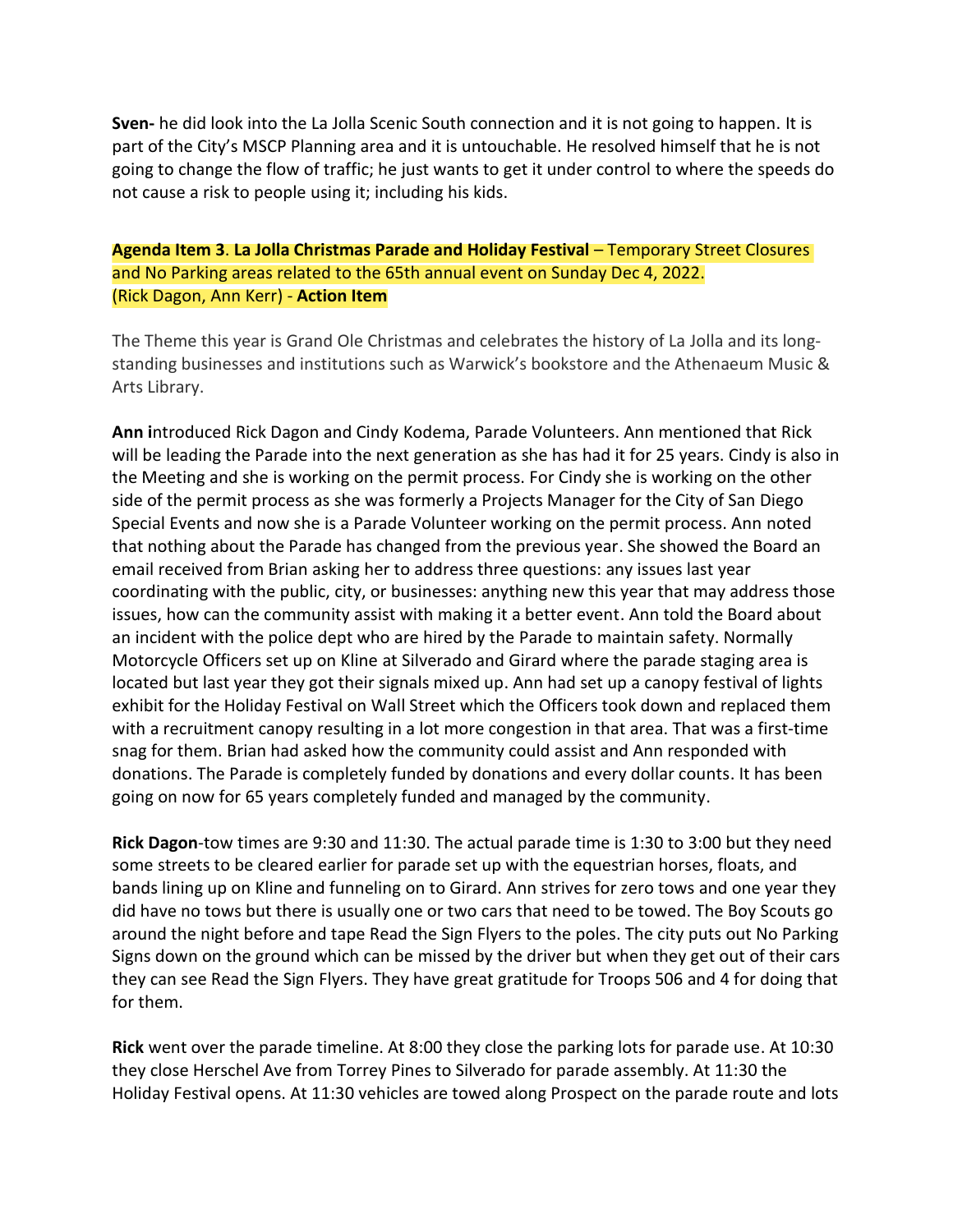at 7700 Girard and 7700 Draper. At the start of the parade the Holiday Festival closes. At 1:30 the parade steps off from Kline and Girard and proceeds to Draper. At 3:15 the parade ends, participants disperse, vehicles exit Prospect to La Jolla Blvd. Pedestrians return along Silverado. Floats drop off on Cuvier cul-de-sac and La Jolla Blvd. Bands reload on Prospect between Cuvier cul-de-sac and La Jolla Blvd. Equestrians return on Draper to Kline to Girard. Horse Trailers exit Girard to Torrey Pines. At 3:30 Street Sweepers begin cleaning along parade route; Ambulance departs; Equestrian Area cleaned. At 4:00 Streets are reopened.

**Brian** asked about the Flyers taped to Poles; they should contact Enhance La Jolla and let them know because Enhanced La Jolla is in charge of keeping La Jolla clean. Ann responded they use duct tape to keep the flyers attached to the poles so they don't fly off. They start putting them out on Friday and Saturday and then they are removed on Sunday as part of the parade clean up. Ann noted many Enhanced la Jolla members are also parade volunteers. Ann clarified that putting the Flyers on the poles to attract drivers' attention to the no parking signs on the ground came about because Nancy's customers from Warwick's were complaining to her that they were being ticketed because the no parking signs were low on the ground and they cannot see them. The Flyers have been working out really well.

*Event Set Up Start: 8:00 am Event Set Up End: 4:00pm Event Dismantle: 3:30pm Dismantle End Time: 4:00pm*

### *Vehicles will be towed promptly at 9:30 am- parade staging area*

*Both sides of Ivanhoe between Ivanhoe East and Torrey Pines Rd. Both sides of Girard between Torrey Pines and Kline. Both sides of Kline between Ivanhoe and Fay. Both sides of Herschel between Torrey Pines and Silverado. Both sides of Torrey Pines between Herschel and Virginia Way*

#### *Vehicles will be towed promptly at 11:30 am- parade route*

*Both sides of Girard between Kline and Prospect. Both sides of Prospect between Girard and La Jolla Blvd. Both sides of Draper between Silverado and Kline.*

### *Timeline*

*8:00 Close Parking Lots reserving areas for parade use 9:30 VEHICLES TOWED in Parade Assembly Areas 10:30 Herschel Avenue Closed from Torrey Pines to Silverado for Parade Assembly 10:30 Kline Street Closed between Ivanhoe and Girard for Fire Engines, Marching Units, and Bands 10:30 Girard Avenue from Torrey Pines to Kline Street closed 10:30 Floats begin arriving on Herschel*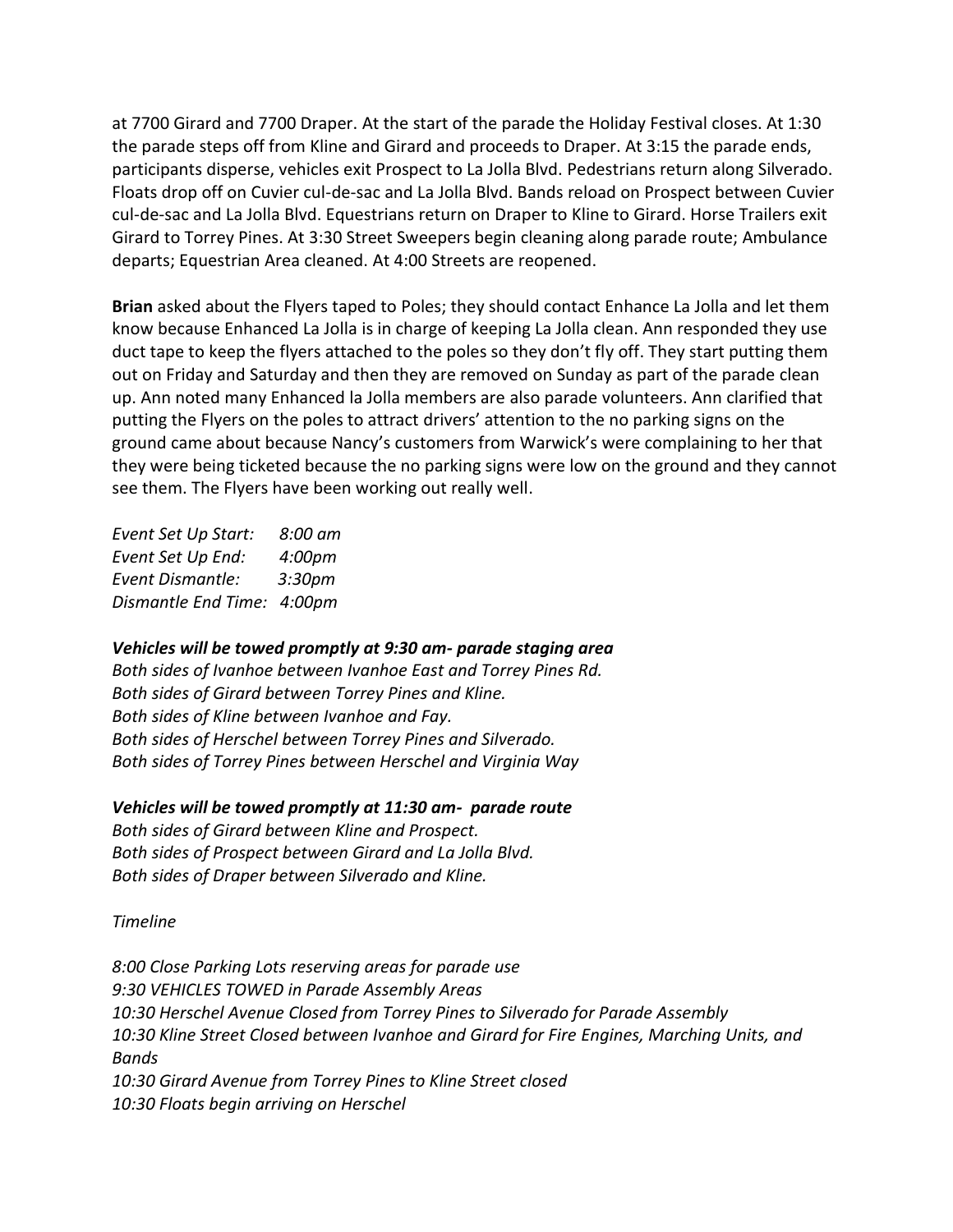*10:30 Info booth open 11:30 Holiday Festival Opens 11:30 Float Judges report 11:30 VEHICLES TOWED along Prospect on Parade Route, and lots at 7700 Girard and 7700 Draper 1:00 Holiday Festival Closes 11:45 Floats in place for judging 12:00 Floats judged 12:00 Scouts report for Banners at Kline and Girard 12:00 Kline from Girard to Drury Lane closed 12:00 Marching Units arrive 12:00 Bands and ROTC units arrive 12:00 VIP Pre-parade area ready for welcoming VIPs 12:15 Judges Finish – report Float Award results 12:30 VIP Vehicles arrive at US Bank Parking Lot 12:30 Miscellaneous vehicles arrive Drury Lane 12:30 All streets on Parade Map closed 12:30 Marshals and VIPs arrive 12:30 ADA Seating Area setup on Girard 12:30 Info Booth closed 12:45 Presentation of Float Awards 1:00 Festival Entertainment Ends 1:00 Scouts distribute programs along parade route 1:00 Ambulance positioned at Silverado between Girard and Alley behind Chase 1:30 Parade Steps Off from Kline and Girard and proceeds to Draper 3:15 Parade Ends – participants disperse – vehicles exit Prospect to La Jolla Blvd 3:15 Pedestrians return along Silverado. Floats drop off on Cuvier cul-de-sac and La Jolla Blvd. Bands reload on Prospect between Cuvier cul-de-sac and La Jolla Blvd. Equestrians return on Draper to Kline to Girard. Horse Trailers exit Girard to Torrey Pines 3:30 Street Sweepers clean along parade route; Ambulance departs; Equestrian Area cleaned 4:00 Streets Open Barricades, Traffic Cones & Sign, removed, STREETS ALL CLEAR*

**Motion to Approve the La Jolla Christmas Parade and Holiday Festival Temporary Street Closures and No Parking areas related to the 65th event on December 4, 2022: Brady, Second: Podway 9-0-0**

**Agenda Item 4. Indian Wedding Baraat (Procession)** – Temporary Street Closures for Saturday, June 25th starting at the intersection of Girard Ave & Coast Blvd and will end at the main entrance of La Jolla Cove Hotel (on Coast Blvd). The event is a cultural (Indian) wedding ceremony with event time at two (2) hours. (Meenakshi Jain, Minx Events) **Action Item**

The Event will be part of a cultural (Indian) wedding ceremony, which will be celebrated at La Jolla Cove Hotel on June 25 2022. The event consists of a groom's procession into the wedding ceremony. The procession signifies an age-old tradition of the groom who would travel an average of five to seven days to get married to his bride and take her to his home.

Their event (*Baraat*) will be condensed into *two hours* of dancing and celebration of the groom's family. Another aspect of the event is how the groom will arrive. To keep the tradition alive, they have decided that the groom will arrive by horse. All waste management guidelines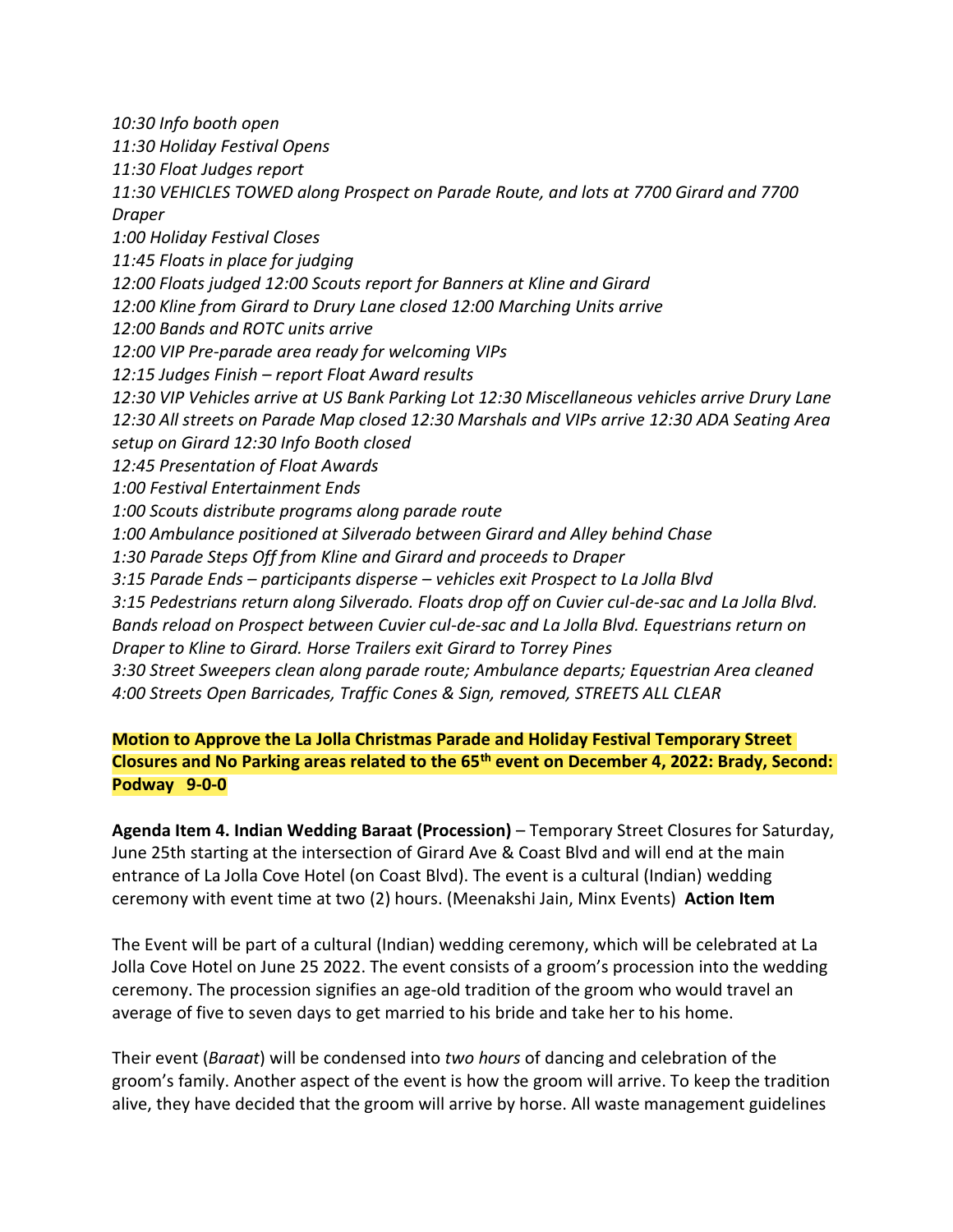will be implemented and followed. The trajectory of the procession will start at the intersection of Girard & Coast Blvd. and will end at the main entrance of La Jolla Cove Hotel (on Coast Blvd).

Meenakshi Jain of Minx Events clarifies their Baraat will need one street closure, both lanes, travelling in a west to east direction on Coast Blvd and ending at La Jolla Cove Hotel & Suites.

*June 25, 2022 TIMELINE SET-UP START TIME 9:00 AM SET-UP END TIME 9:15 AM EVENT START TIME 9:40 AM EVENT END TIME 10:30 AM DISMANTLE START TIME 10:30 AM DISMANTLE END TIME .10:45 AM ALLOTTED TIME TOTAL SET-UP START TIME ...15 MINUTES TOTAL DISMANTLE TIME...15 MINUTES TOTAL EVENT TIME 2 HOURS*

**Brian** asked who will put out the No Parking Signs and Ms. Jain responded that she would be responsible for doing that but she does not know the protocol. She is asking the Board for clarification; when are the No Parking signs put out. Patrick noted that it would be on the police permit but he believes it is 72 hours before the event. Her next question to the Board is how many signs she needs to rent from the Company. She would be placing them in a west to east direction but how many does she need to rent. Dave noted the City usually directs what is required in terms of when they are placed where they are placed and how many should be placed. Dave advised Ms. Jain to contact Ann Kerr and Cindy Kodema who are on this Call and know the drill in terms on No Parking Signage.

**Ross-** is in favor of this Event because it has gotten this far but he has concerns. She will have to close off Coast Blvd from Prospect Street all the way down to the intersection with Girard otherwise it will be a mess with the traffic. Ross is assuming we will now be approving two of these events in two months; how many of these events should we have in La Jolla on busy touristy days in the Summer. He can see a proliferation of these events to the point where everyone will be extremely unhappy. How many of these events should be approved. He is feeling sorry for drivers who will be going down Coast Blvd from Prospect heading to the Cove because they will not be able to go.

**Natalie-**agrees with Ross. If she were at last Month's Meeting, she would have probably voted down that Baraat because it was on Memorial Day weekend. This Baraat will also be on a busy June weekend at a time when employees will be coming to work who support the village businesses and will not be anticipating a street closure. If we approve this today there has to be proper communication with the restaurants and retailers so employees know what is going on.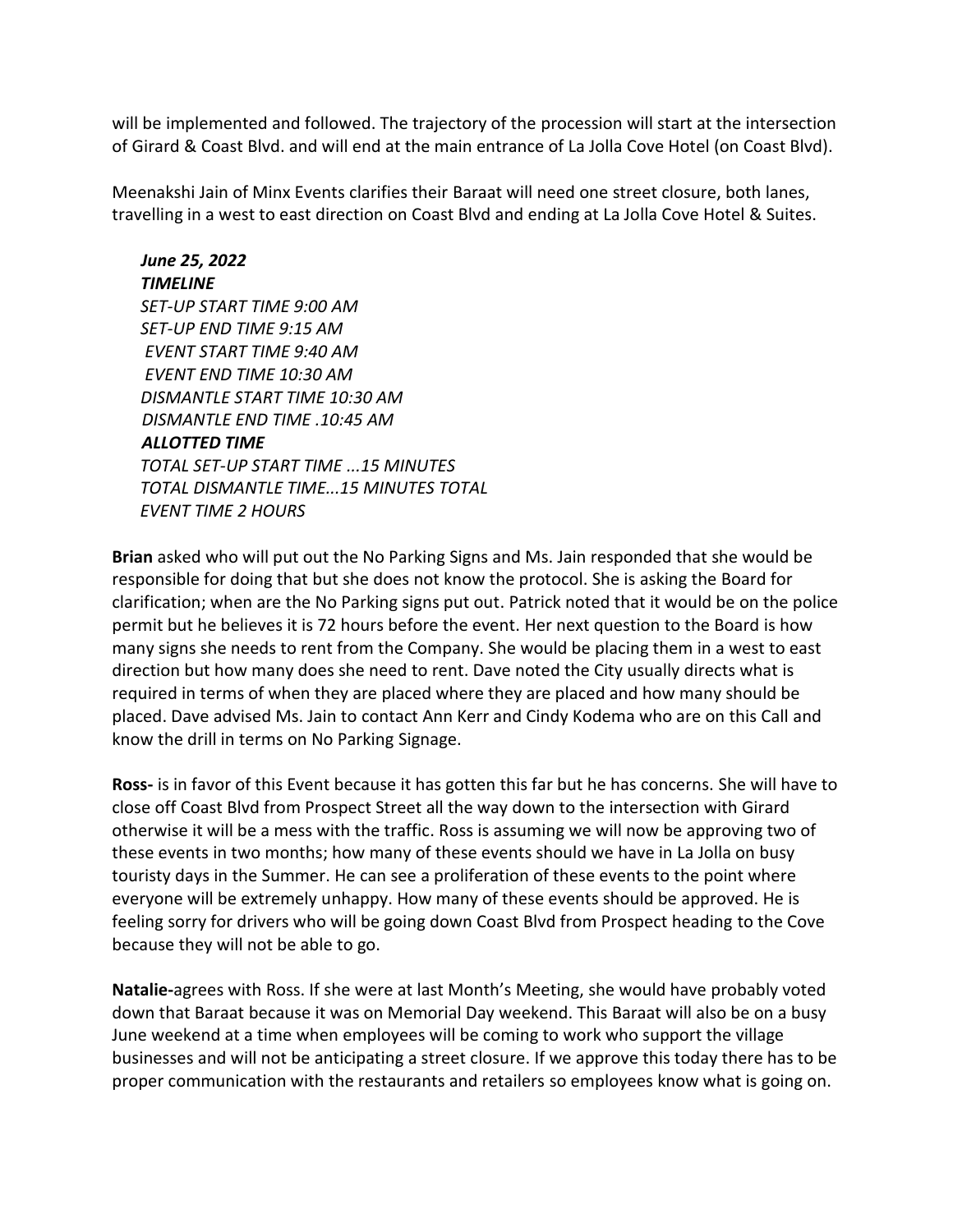She also wants a traffic officer at that corner of Girard and Coast for drivers who are expecting to be able to make that turn to go down to the Cove.

**Brian** asked Ms. Jain will there be a police presence. Ms. Jain responded yes but does she have to reach out to the SDPD or is that something the city connects her with. Natalie responded yes she does because it is part of the permitting process. The last Baraat has seven police officers.

**Brian** asked Ms. Jain if she would be open to posting Flyers on the Poles alerting people to her event much like the Parade does it with the No Parking signs on the ground and Flyers on the Poles. Ms. Jain responded she would do that.

**Tom** asked where Ms. Jain is in the permitting process and did she submit the application to the Board. Brian responded that we do not have the application. Ms. Jain responded the application is under review. Tom believes that Ms. Jain does not really know all that will be required of her for this process and we should defer from voting on this until we have a completed application. She has not been able to answer board questions and she had a lot of her own questions that would have been answered from the permit process. Closing down Coast Blvd for two hours is not possible but it may be possible if it was for 45 minutes or less. To respond to Ross's comment on how many of these events should the Board be approving Tom believes we should approve every event for every applicant who wants it because it is wonderful for the community and San Diego.

**Ross**- closing a huge stretch of Coast Blvd from Prospect to Girard will be problematic and he is going on record that he will vote yes for this event but going forward he will vote no because the impact it has on La Jolla is too hard.

**Patrick** noted that if the Board is going to get these event requests all the time perhaps we can reach a middle ground where it is agreeable to the applicant but does not impact La Jolla. Maybe a rolling street closure with just a police officer and the procession in back of the officer moving along the route but does not impact traffic. That would be the best of both worlds.

**Suzanne Baracchini –** agrees with Ross and Natalie. We are accommodating a few at the potential expense of many. Moving forward she wants LJT&T to develop a framework for policy for how we will approach these types of events. She is very concerned for the businesses and the residents that will be affected by them. When people hold these types of events are they required to visit the businesses along the route to see if they are in favor of it? Brian responded no they are not. Suzanne asked if that was really fair to them especially since we have no policy or control right now on how many we would allow every month. Brian responded there is a control- LJT&T is the control.

**Bill** asked Ms. Jain if she contacted Ron Litsinger Special Events SDPD yet. Ms. Jain responded no and asked for his contact information.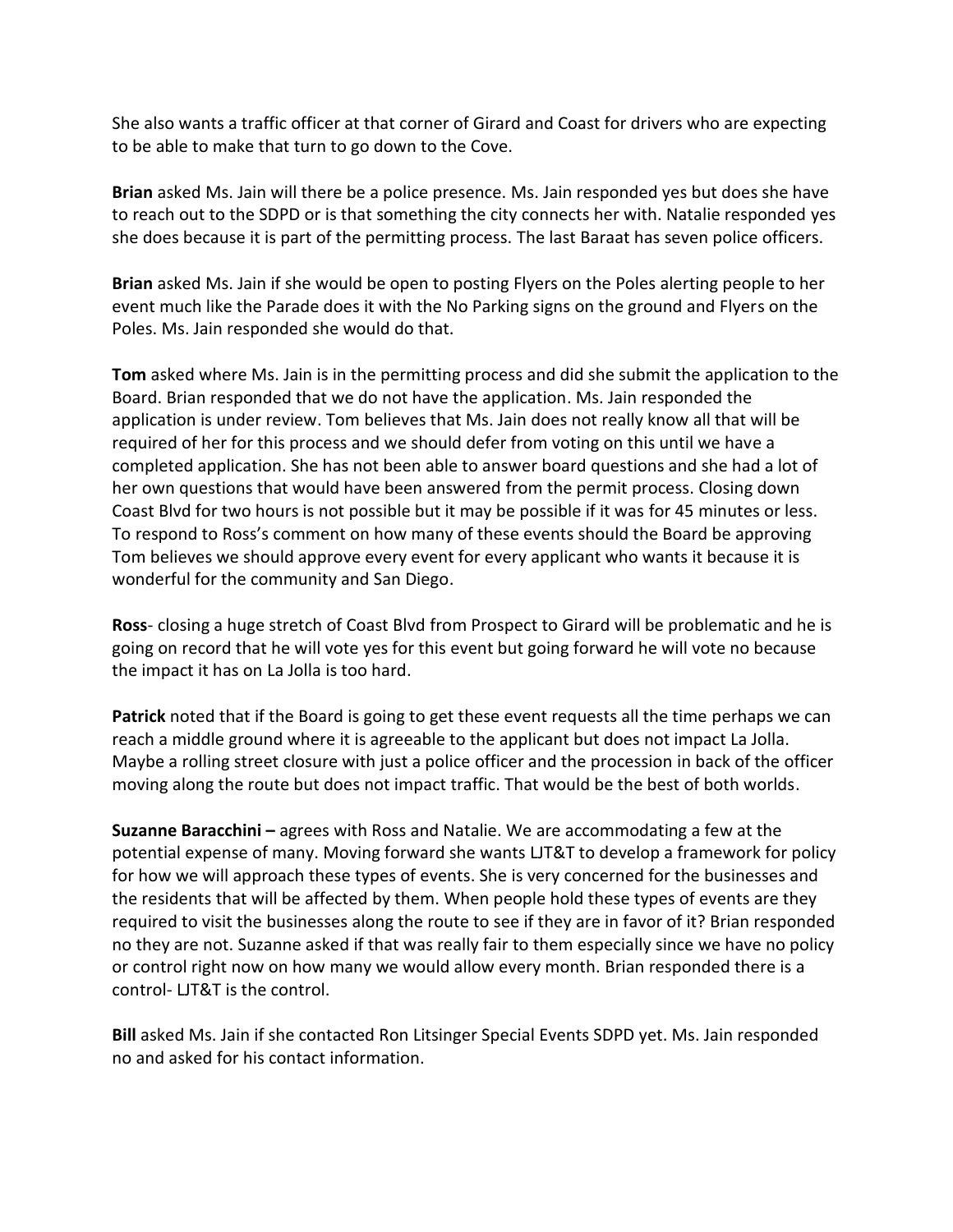**Natalie** asked if we can make a motion to defer to next month. Bill agrees with Natalie this has to be deferred to next month. We need to see the completed application, the arrangements being made from it, and where she is in the permitting process.

**Rick Kent-** reminded that La Jolla has a summer moratorium from construction because of the really heavy summer traffic. If we are going to have these events they should not be having them during holiday weekends and summer months because of the heavy traffic. Maybe do these events in the Fall, Winter, or early Spring months when it will not be much of an impact on the traffic.

**Ms. Jain** responded in an Indian wedding the couple need to match horoscopes and their stars need to align. The Priest has to tell what time is right and what day is right because of superstitions. The Grooms parents make the decision on the wedding day and the time of the ceremony 10:45 must be exact.

**Natalie-** does not want to give the impression she is against this procession. She is all for it she would love to be there to see it. But she referred to the Manoogian wedding on Sept 14 2019 as a model for these types of events. The couple were from Los Angeles but they came down to San Diego and they hit all the points they needed to make. Theirs is the perfect model for this type of event (*rolling street closure).* Natalie agrees we do need a model and a limit per year on how many of these we will approve. She would approve this if this couple could have the same type of model and area businesses are notified.

**Suzanne Baracchini-** are area businesses and residents being notified of these events. Brian responded yes they are; there are no parking signs 72 hours in advance of an event. Suzanne responded so access to the La Jolla Cove Hotel will be blocked for guests coming in and out and that will not be an issue. Brian responded they will have access up until the closure but it looks like we are exploring options for a rolling street closure.

**Tom**- asked Suzanne to think about how much money La Jolla Cove Hotel & Suites would lose out if they cannot have this event. There are few businesses along that route and he believes the Hotel would benefit from this event for the participants as well as their employees.

**Ms. Jain-** La Jolla Cove Hotel is very happy to have this event and have opened their rooftop deck for about 225 guests to enjoy it. They did tell her about a permit process she needed to go through to close the street but the city would answer all of her questions regarding the process.

Brian pointed out that Votes on our Action Items have to be ratified at LJCPA and the Baraat from our last month's meeting was pulled out for further review. LJCPA Trustees will be voting on that Baraat at their April meeting. If Ms. Jain can get her permitting and application paperwork in order for our April Meeting, we can vote on it and it will be go before LJCPA Trustees at their May meeting. Since the wedding is June 25, she should still be in good shape.